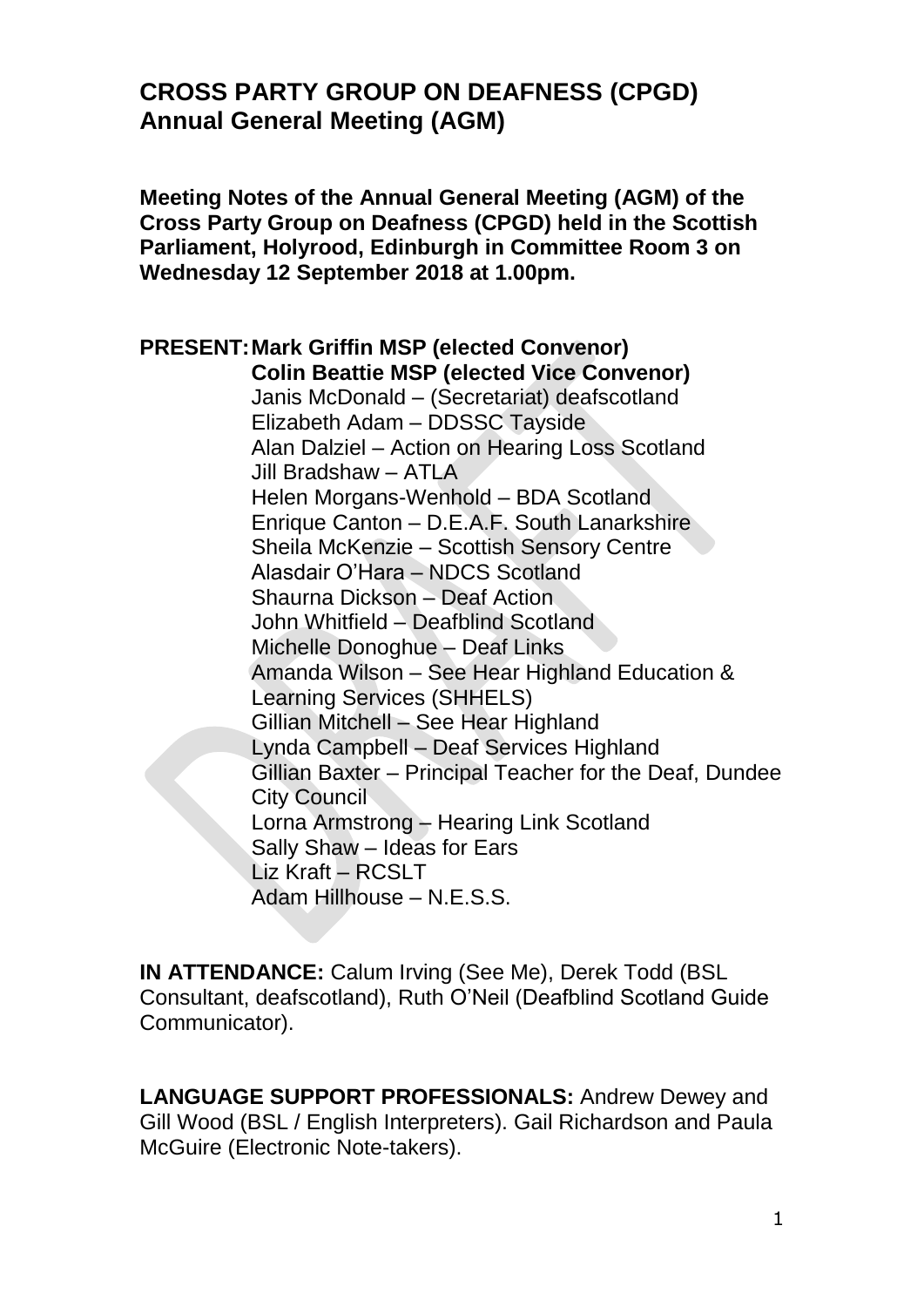## **1. WELCOME:**

Mark Griffin MSP, the Convenor welcomed everyone to the meeting of the Cross Party Group on Deafness. First part of the meeting will be the Annual General Meeting (AGM) and second part will be the ordinary meeting. Mark noted Graeme Dey MSP had been promoted to Minister and agreed to write to him on behalf of the group. Colin Beattie was introduced as the SNP representative on the group and welcomed to the table.

#### **ACTION: Letter of congratulations from Mark Griffin MSP to Graeme Dey MSP, Minister for Parliamentary Business and Veterans.**

#### **2. APOLOGIES:**

Jenny Mara MSP, Annie Wells MSP, Monica Lennon MSP, Graham Findlay (NESS), Cathie Finestone (BATOD Scotland), Carol Thomson (BATOD), Gary Quinn (HWU), Laura Battles (Donaldson's), Denise McClung (SISG), Ruth Dorman (Deafblind Scotland), Linda Duncan (ASLI Scotland), Andy Carmichael (ASLI Scotland), Donald Richards (deafscotland).

#### **3. ELECTION OF OFFICE BEARERS:**

Mark Griffin MSP started off by reminding the group we would be electing a Convenor, a Vice Convenor and Secretariat.

Convenor: Colin Beattie MSP nominated Mark Griffin MSP as Convenor. Gillian Mitchell seconded.

Vice-Convenor: Mark Griffin MSP nominated Colin Beattie MSP as Vice-Convenor. Shaurna Dickson seconded.

Secretariat: Mark Griffin MSP proposed Janis McDonald, deafscotland as secretariat.

#### **ELECTED: Mark Griffin MSP Convenor, Colin Beattie MSP Vice-Convenor and Janis McDonald deafscotland Secretariat.**